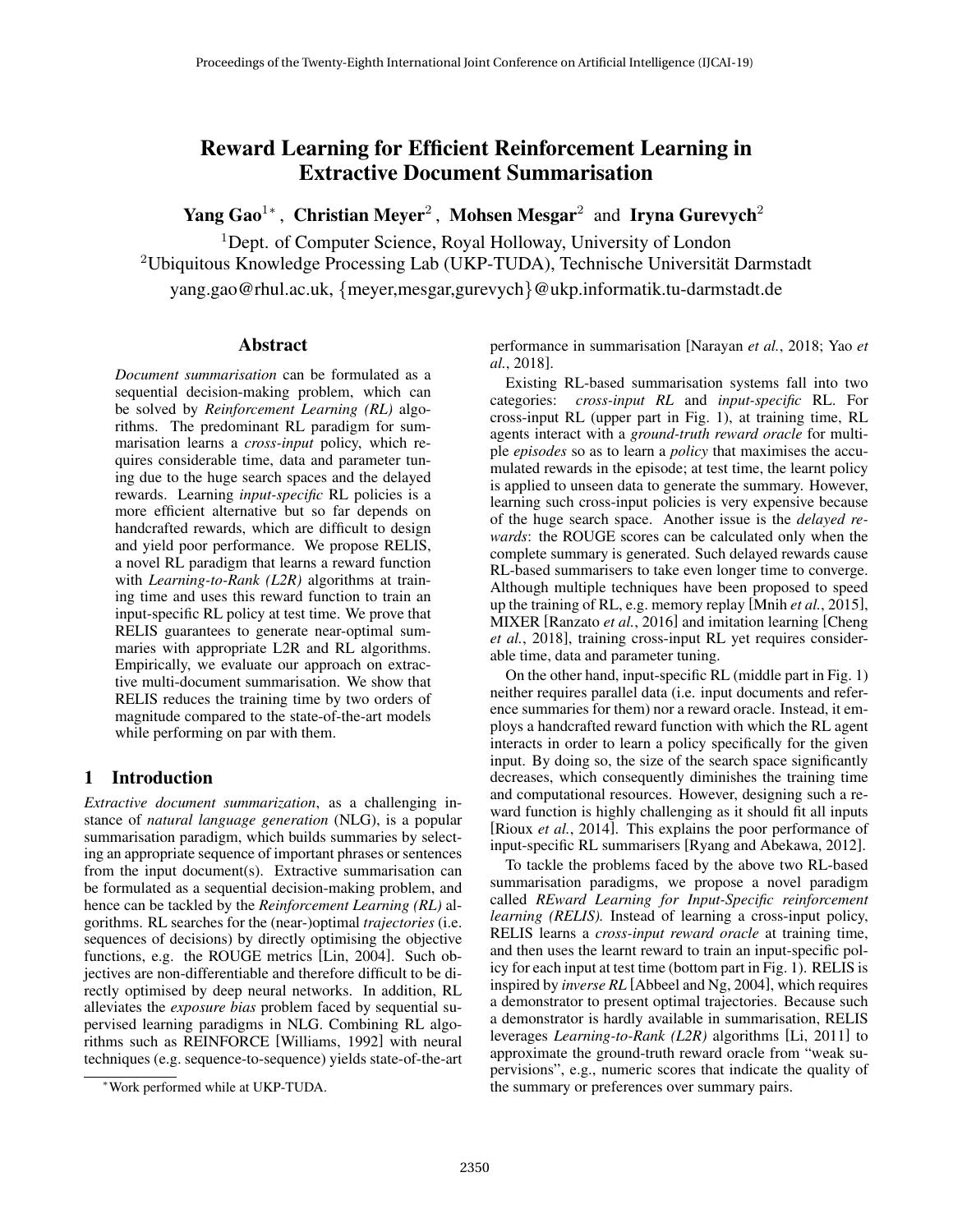

Figure 1: The workflows of cross-input RL (top), input-specific RL (middle) and RELIS (bottom). The ground-truth reward can by provided by humans or automatic metrics (e.g. BLEU or ROUGE) measuring the similarity between generated output text and the reference output.

Our contributions are threefold: (i) We propose RELIS (§2), a new RL-based summarisation framework that enjoys the strong performance of cross-input RL and the low computational cost of input-specific RL. (ii) Theoretically, we prove that by employing appropriate L2R and RL algorithms, RELIS guarantees to generate near-optimal outputs  $(\S3)$ . (iii) Empirically, we evaluate RELIS in multi-document extractive summarisation (§4). Compared to the state-of-the-art methods, RELIS provides comparable performance but requires much less the training time or data. Because the proof of RELIS is generic, we believe RELIS has the potential to be applied to other NLG tasks, e.g. translation and sentence simplification. Source code and supplementary material are available at https://github.com/UKPLab/ijcai2019-relis.

# 2 RELIS

We first formally define the summarisaiton task, and then detail the L2R and RL module of RELIS.

#### 2.1 Extractive Summarisation

In line with Peyrard and Eckle-Kohler [2017], we formulate summarisation as a *discrete optimisation problem*. Let X be the set of all possible input documents and  $\overline{\mathcal{X}}$  be the set of inputs available at training time. An input can be either a single document or a cluster of documents on the same topic. For input  $x \in \mathcal{X}$ , let  $\mathcal{Y}_x$  indicate the set of all extractive summaries for  $x$  that comply with the length requirement. Then, the task of summarisation is to map each input  $x$  to its best summary in  $\mathcal{Y}_x$  with respect to a *ranking function*  $\sigma_x : \mathcal{Y}_x \to \mathbb{N}$ . For a candidate summary  $y \in \mathcal{Y}_x$ ,  $\sigma_x$  returns the number of candidates in  $\mathcal{Y}_x$  that have equal or lower quality than y, including  $y$  itself. For example, if  $y$  is the highest-quality candidate in  $\mathcal{Y}_x$ , then  $\sigma_x(y) = |\mathcal{Y}_x|$ .  $\sigma_x$  can be obtained from human evaluators, automatic metrics (e.g. ROUGE) or heuristics measuring the quality of outputs. We denote the ground-truth ranking function on  $\mathcal{Y}_x$  by  $\sigma_x^*$ .

Given the above definition of summarisation, we define a summariser agent as a tuple  $(\sigma_x, M_x)$ , where  $M_x$  is an *optimisation model* for finding the (near-)optimal summary with respect to  $\sigma_x$ . In the cross-input paradigm, the RL agent learns a policy that solves the optimisation problem  $M_x$  for any  $x \in \mathcal{X}$  at training time. In RELIS, instead, an agent learns a ranking  $\hat{\sigma}_x^U : \mathcal{Y}_x \to \mathbb{N}$  at training time so that  $\hat{\sigma}_x^U$  is as "close" as possible to  $\sigma_x^*$  ("close" will be formally defined in §3). At test time, for each  $x' \in \mathcal{X} \setminus \overline{\mathcal{X}}$ , RELIS formulates  $M_{x}$  as a *Markov Decision Process (MDP)* and learns an RL policy specifically for  $M_{x'}$ .

### 2.2 Learning to Rank (L2R)

L2R algorithms learn to reconstruct the ranking over objects from an *oracle* [Li, 2011]. L2R induces the approximated ranking  $\hat{\sigma}_x^U$  by learning a *utility function* U from the oracle, such that  $\hat{\sigma}_x^U(y_1) > \hat{\sigma}_x^U(y_2)$  if and only if  $U(y_1, x) >$  $U(y_2, x)$ . L2R can learn from different types of oracles, including *pointwise* oracles that provide point-based scores for objects, *pairwise* oracles that provide preferences over pairs of objects, and *listwise* oracles that provide certain metrics (e.g. accuracy) for candidate rankings. Here, we focus on pointwise and pairwise oracles as humans reliably provide such judgements for short texts [Kreutzer *et al.*, 2018]. Function  $U$  can be learnt by any function approximation technique, e.g., neural networks.

In pointwise L2R, for every  $x \in \overline{\mathcal{X}}$ , we draw N sample summaries from  $\mathcal{Y}_x$  using some sampling strategy, e.g., random sampling without replacement. Then, we query their  $\sigma_x^*$ values from the oracle and use a regression algorithm to minimise the averaged mean squared error (MSE) between  $U$  and  $\sigma_x^*$ . Formally, the loss function is

$$
\mathcal{L}^{\text{MSE}} = \frac{1}{N \cdot |\overline{\mathcal{X}}|} \sum_{x \in \overline{\mathcal{X}}} \sum_{i=1}^{N} (\sigma_x^*(y_i) - U(y_i, x))^2.
$$
 (1)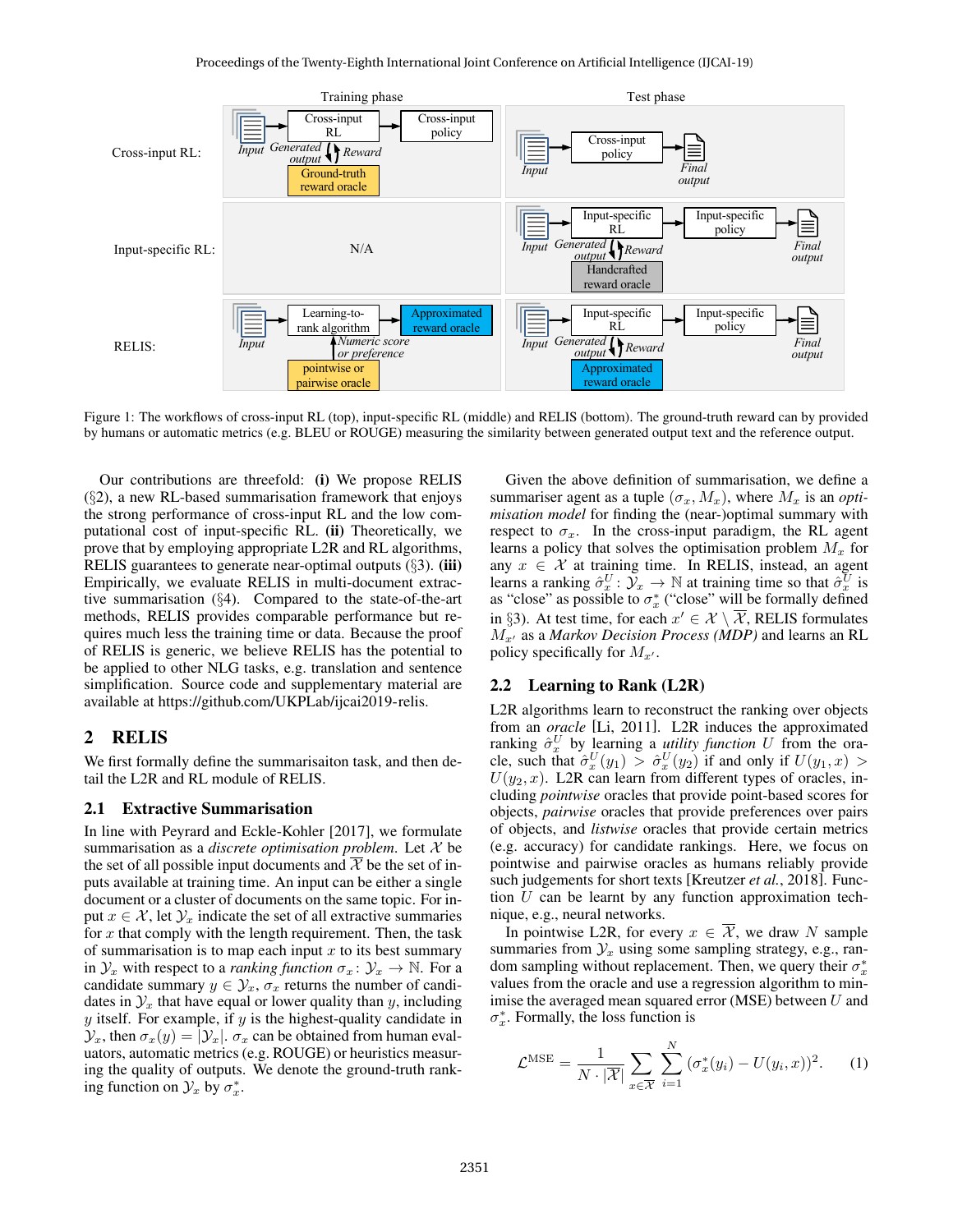In pairwise L2R, for every  $x \in \overline{\mathcal{X}}$  we sample K pairs of summaries from  $\mathcal{Y}_x$  and then query the oracle about their preferences. We denote the collected preferences for input x by  $P_x = \{p_1(y_{1,1}, y_{1,2}), \cdots, p_K(y_{K,1}, y_{K,2})\}$ , where  $y_{i,1}, y_{i,2} \in \mathcal{Y}_x$  are the candidate outputs presented to the oracle in the *i*<sup>th</sup> iteration;  $p_i(y_{i,1}, y_{i,2})$  equals 1 if the oracle prefers  $y_{i,1}$  over  $y_{i,2}$ , and equals 0 otherwise. Different loss functions can be used to learn U from the preferences in  $P_x$ . First, we consider the cross-entropy loss:

$$
\mathcal{L}^{\text{CE}} = -\sum_{x \in \overline{\mathcal{X}}} \sum_{p_i(y_{i,1}, y_{i,2}) \in P_x} [p_i(y_{i,1}, y_{i,2}) \log \mathcal{P}(y_{i,1}, y_{i,2}) + p_i(y_{i,2}, y_{i,1}) \log \mathcal{P}(y_{i,2}, y_{i,1})], \tag{2}
$$

where  $\mathcal{P}(y_1, y_2) = (1 + \exp[U(y_2, x) - U(y_1, x)])^{-1}$ . An alternative is the margin ranking  $(a.k.a.$  pairwise hinge) loss:

$$
\mathcal{L}^{\text{MR}} = \frac{1}{N \cdot |\overline{\mathcal{X}}|} \sum_{x \in \overline{\mathcal{X}}} \sum_{p_i(y_{i,1}, y_{i,2}) \in P_x} \max[0, \quad 1 - e_i \cdot (U(y_{i,1}, x) - U(y_{i,2}, x))], \quad (3)
$$

where  $e_i = 1$  if  $y_{i,1}$  is preferred over  $y_{i,2}$ , and  $e_i = -1$  otherwise. Additionally, we consider an improved margin ranking loss proposed by Agarwal and Collins [2010], which gives large penalties to mis-ranked pairs with wide margins:

$$
\mathcal{L}^{\text{IM}} = \frac{1}{N \cdot |\overline{\mathcal{X}}|} \sum_{x \in \overline{\mathcal{X}}} \sum_{p_i(y_{i,1}, y_{i,2}) \in P_x} \max[0, \quad | \sigma_x^*(y_{i,1}) - \sigma_x^*(y_{i,2}) | - e_i(U(y_{i,1}, x) - U(y_{i,2}, x))]. \tag{4}
$$

Note that the improved margin ranking loss is a mix of pointwise and pairwise L2R as it requires both  $\sigma_x^*$  and  $P_x$ .

#### 2.3 Reinforcement Learning (RL)

RL amounts to algorithms that search for optimal solutions in *Markov Decision Processes (MDPs)*. We formulate the optimisation problems  $M_x$  for NLG tasks as episodic MDP [Ryang and Abekawa, 2012; Rioux *et al.*, 2014]. An episodic MDP is a tuple (S, A, P, R, T), where S is a set of *states*, A is a set of *actions*,  $P: S \times A \rightarrow S$  is the *transition function* with  $P(s, a)$  giving the next state after performing action a in state s,  $R: S \times A \rightarrow \mathbb{R}$  is the *reward function* with  $R(s, a)$ giving the immediate reward for performing action  $a$  in state s and T ⊆ S is a set of *terminal states* that mark the end of an episode. Furthermore, to formulate the delayed rewards in summarisation, we let  $R(s, a) = 0$  if  $P(s, a) \notin T$ , so as to ensure that non-zero rewards only appear in the last step of each episode.

In extractive summarisation, the components in  $M_x$  are defined as follows.  $S$  is the set of all possible states, i.e. permutations of sentences from x. Note that  $\mathcal{Y}_x$  is a subset of S because  $\mathcal{Y}_x$  only includes the summaries complying with the length requirement, but  $S$  includes all possible extractive summaries. Two types of action constitute A: *add* a new sentence from the input document cluster  $x$  to the current draft summary and *terminate* the generation. T includes all the over-length summaries and an *absorbing state* s<sub>T</sub>. If action a is terminate,  $P(s, a) = s_T$  regardless of the current state s. The reward function  $R(s, a)$  returns  $\sigma_x(s)$  if action a is terminate, a negative reward if the current state  $s$  is an overlength summary and 0 otherwise. We denote this MDP by  $M_x(\sigma_x)$  to highlight that it uses  $\sigma_x$  as rewards.

A *policy*  $\pi: S \times A \rightarrow [0, 1]$  defines how actions are selected:  $\pi(s, a)$  is the probability of selecting action a in state s. In the context of summarisation, we slightly abuse the notation by letting  $\pi(y|x)$  denote the probability of policy  $\pi$ generating  $y \in \mathcal{Y}_x$  given input x. We say a policy  $\pi$  is *proper* if  $\sum_{y \in \mathcal{Y}_x} \pi(y|x) = 1$ , i.e.  $\pi$  does not generate illegal outputs. Then, the expected reward of performing proper policy  $\pi$  is:

$$
\mathcal{R}_{\sigma_x}(\pi|x) = \mathbb{E}_{y \sim \pi} \sigma_x(y) = \sum_{y \in \mathcal{Y}_x} \pi(y|x) \sigma_x(y). \tag{5}
$$

The goal of RL is to find the optimal policy  $\pi^*$  that has the highest expected reward:  $\pi^* = \arg \max_{\pi} \mathcal{R}_{\sigma_x}(\pi|x)$ . Note that  $\pi_x^*$  is a probability distribution that assigns non-zero probabilities only to the optimal outputs for x, i.e.  $\pi^*(y|x) > 0$  only if  $\sigma_x(y) = |\mathcal{Y}_x|$ . Hence  $\mathcal{R}_{\sigma_x}(\pi^*|x) = |\mathcal{Y}_x|.$ 

#### 3 Proof of Convergence for RELIS

In this section, we prove that if the errors in both L2R and RL are bounded, the error of the final output of RELIS is a linear polynomial of the errors from the two steps. First, we define *convergent* L2R, which can learn an approximated ranking  $\hat{\sigma}_x^U$  "close" to the ground-truth ranking  $\sigma_x^*$ .

Definition 1. *Let* U *be the utility function learnt by an L2R*  $algorithm.$  For  $x \in \mathcal{X}$ , let  $\hat{\sigma}_x^U$  be the ranking derived from U *on*  $\mathcal{Y}_x$ . The L2R algorithm is  $\epsilon$ -convergent with respect to  $\sigma_x^*$ *if there exists a non-negative integer*  $\epsilon$  *such that* 

$$
\max_{y \in \mathcal{Y}_x} |\hat{\sigma}_x^U(y) - \sigma_x^*(y)| \le \epsilon.
$$
 (6)

Some L2R algorithms are  $\epsilon$ -convergent under realistic conditions. For example, the quick-sort based L2R algorithm proposed by Maystre and Grossglauser [2017] is  $\epsilon$ -convergent with respect to pairwise oracles, when it obtains a sufficiently large number of preferences. Next, we define convergent RL algorithms that guarantee to learn near-optimal policies.

**Definition 2.** Let  $M_x(\sigma_x)$  denote the episodic MDP for an *NLG task given input*  $x \in \mathcal{X}$ , which uses a ranking func*tion*  $\sigma_x$  *over*  $\mathcal{Y}_x$  *as its reward function. An RL algorithm is* δ-convergent *for*  $M_x(σ_x)$  *if there exists*  $δ ∈ ℝ_{≥0}$  *such that* 

$$
\lim_{n \to \infty} \mathcal{R}_{\sigma_x}(\pi^*|x) - \mathcal{R}_{\sigma_x}(\pi_n|x) \le \delta,\tag{7}
$$

where  $\pi^*$  is the optimal policy for  $M_x(\sigma_x)$  and  $\pi_n$  is the pol*icy of the RL algorithm after* n *episodes of learning.* <sup>1</sup>

Many RL algorithms have been proven to be  $\delta$ -convergent, including value-based RL [Sutton *et al.*, 2009], actor-critic [Sutton *et al.*, 1999] and policy gradient [Fazel *et al.*, 2018].

Recall that for an input x from the test set  $\mathcal{X}\setminus\overline{\mathcal{X}}$ , our goal is to find the optimal policy  $\pi^*$  for the NLG tuple  $(\sigma_x^*, M_x(\sigma_x^*))$ (see §2). The theorem below shows that if RELIS uses convergent L2R and RL, its output is near-optimal, i.e. the error between the RELIS output and the optimal output is bounded.

<sup>&</sup>lt;sup>1</sup>Since  $\pi^*$  is the optimal policy for  $\sigma_x$ ,  $\mathcal{R}_{\sigma_x}(\pi^*|x)$  is always higher than the expected reward of any other policy (cf. Eq. 5).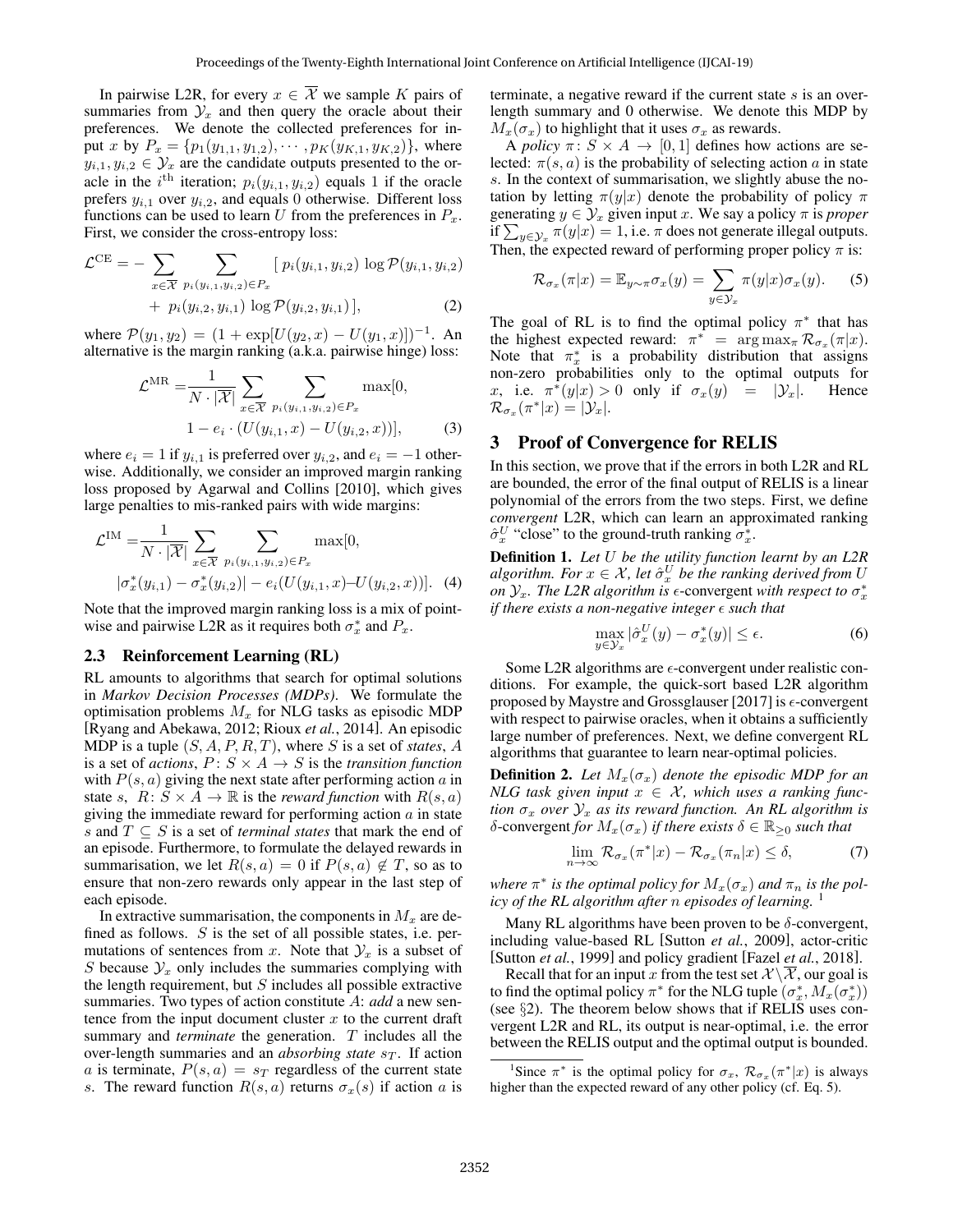**Theorem 1.** For a test input  $x \in \mathcal{X} \setminus \overline{\mathcal{X}}$ , we denote the *optimal NLG agent for* x *by*  $(\sigma_x^*, M_x(\sigma_x^*))$ *, and its RELIS*  $a$ *pproximation by*  $(\hat{\sigma}_x^U, M_x(\hat{\sigma}_x^U))$ , where  $\hat{\sigma}_x^U$  is the approxi*mation of*  $σ_x^*$  *learnt by an*  $ε$ *-convergent L2R algorithm. Let*  $\pi^*$  be the optimal policy for  $M_x(\sigma_x^*)$  and  $\hat{\pi}_n$  the proper *policy for*  $\overline{M}_x(\hat{\sigma}_x^U)$  *learnt by a*  $\delta$ *-convergent RL algorithm for* n *episodes. Then, as* n *approaches positive infinity,*  $\mathcal{R}_{\sigma_x^*}(\hat{\pi}_n|x) \geq \mathcal{R}_{\sigma_x^*}(\pi^*|x) - \delta - \epsilon.$ 

*Proof.* We denote the optimal policy for  $M_x(\hat{\sigma}_x^U)$  as  $\hat{\pi}^*$ . Hence from Eq. (7) we have:

$$
\lim_{n \to \infty} \mathcal{R}_{\hat{\sigma}_x^U}(\hat{\pi}_n | x) \ge \mathcal{R}_{\hat{\sigma}_x^U}(\hat{\pi}^* | x) - \delta. \tag{8}
$$

For any  $y \in \mathcal{Y}_x$ , from Eq. (6) we have

$$
\hat{\sigma}_x^U(y) \le \sigma_x^*(y) + \epsilon. \tag{9}
$$

Using Eq. (9), we can bound  $\mathcal{R}_{\hat{\sigma}_x^U}(\hat{\pi}_n|x)$  with any positive n value (see Eq.  $(5)$ ):

$$
\mathcal{R}_{\hat{\sigma}_x^U}(\hat{\pi}_n|x) = \sum_{x \in \mathcal{Y}_x} \hat{\pi}_n(y|x) \hat{\sigma}_x^U(y)
$$
  
\n
$$
\leq \sum_{x \in \mathcal{Y}_x} \hat{\pi}_n(y|x) [\sigma_x^*(y) + \epsilon]
$$
  
\n
$$
= \sum_{y \in \mathcal{Y}_x} \hat{\pi}_n(y|x) \sigma_x^*(y) + \epsilon \sum_{y \in \mathcal{Y}_x} \hat{\pi}_n(y|x)
$$
  
\n
$$
= \mathcal{R}_{\sigma_x^*}(\hat{\pi}_n|x) + \epsilon.
$$
 (10)

Note that  $\sum_{y \in \mathcal{Y}_x} \hat{\pi}_n(y|x) = 1$  in Eq. (10) because  $\hat{\pi}_n$  is a proper policy (see §2). Combining Eq. (8) and (10), we get

$$
\lim_{n \to \infty} \mathcal{R}_{\sigma_x^*}(\hat{\pi}_n | x) \ge \mathcal{R}_{\hat{\sigma}_x^U}(\hat{\pi}^* | x) - \delta - \epsilon.
$$
 (11)

Since  $\hat{\pi}^*$  is the optimal policy for  $M_{\hat{\sigma}_\alpha^U}$ , according to Eq. (5),  $\mathcal{R}_{\hat{\sigma}_x^U}(\hat{\pi}^*|x) = |\mathcal{Y}_x|$ . Similarly,  $\mathcal{R}_{\sigma_x^*}(\pi^*|x) = |\mathcal{Y}_x|$ . Hence we can replace  $\mathcal{R}_{\hat{\sigma}_x^U}(\hat{\pi}^*|x)$  in Eq. (11) with  $\mathcal{R}_{\sigma_x^*}(\pi^*|x)$  and obtain  $\lim_{n\to\infty} \mathcal{R}_{\sigma_x^*}(\hat{\pi}_n|x) \geq \mathcal{R}_{\sigma_x^*}(\pi^*|x) - \delta - \epsilon.$  $\Box$ 

#### 4 Experimental Setup

Task and datasets. We evaluate RELIS for extractive multi-document summarisation on three benchmark datasets from the Document Understanding Conferences  $(DUC)^2$  described in Table 1. Each dataset contains a set of document clusters. For each cluster, the target is to create a summary with at most 100 words. Each cluster is accompanied with several human-generated summaries, denoted as  $r<sub>x</sub>$ , that we use for training and evaluation. To decide the best parameters, we perform 10-fold cross validation on DUC'01.

**Ground-truth reward oracle.** For  $x \in \overline{X}$ , we use a ROUGE-based  $U^*$  to induce the ground-truth  $\sigma_x^*$ . We measure the quality of a summary  $y \in \mathcal{Y}_x$  by  $U^*(y, x) = R_1(y, r_x) + 2R_2(y, r_x)$ , where  $R_1$  and  $R_2$  denote the average ROUGE-1 and ROUGE-2 recall metrics, respectively.  $R_1$  and  $R_2$  are arguably the most widely used metrics to approximate human evaluation of summary quality. The  $R_2$  scores for optimal extractive summaries are usually half of their  $R_1$  scores [Gao *et al.*, 2018], so we multiply  $R_2$  by 2 to balance the impact of  $R_1$  and  $R_2$ . Next, we describe how we approximate the ground-truth reward.

| Dataset | # Cluster | #Doc | # Sent/Cluster |
|---------|-----------|------|----------------|
| DUC '01 | 30        | 308  | 378            |
| DUC '02 | 59        | 567  | 271            |
| DUC'04  | 50        | 500  | 265            |

Table 1: Some statistics of the DUC datasets: the number of document clusters (# Cluster), the total number of documents (# Doc) and the average number of sentences per cluster (# Sent/Cluster).

#### 4.1 Approximated Reward Oracle

Recall that the goal of L2R is to learn the utility function  $U$ using pointwise or pairwise preferences (see §2). In pointwise L2R, we sample  $N = 3000$  different summaries for each document cluster in  $x \in \overline{X}$  by randomly selecting sentences from  $x$  until the length limit is reached. Using larger N does not significantly increase the quality of  $\hat{\sigma}_x^U$  but increases the training time. We use the ground-truth ranking  $\sigma_x^*$ over the  $|\mathcal{X}| \cdot N$  samples to learn the utility function U by minimising the MSE loss from Eq. (1). In pairwise L2R, we randomly draw  $K = 10^5$  of the  $|\overline{\mathcal{X}}| \frac{N \cdot (N-1)}{2}$  possible pairs of the  $|\overline{\mathcal{X}}| \cdot N$  sampled summaries to compute U by minimising  $\mathcal{L}^{CE}$ ,  $\mathcal{L}^{MR}$  or  $\mathcal{L}^{IM}$  from Eq. (2) – (4). Preliminary results suggest that increasing  $K$  to  $10^6$  does not benefit the performance but significantly slows down the training, while decreasing it to  $10^4$  significantly harms the quality of  $\hat{\sigma}_x^U$ .

We use a linear model to approximate the utility function, i.e.  $U(y, x) = w \cdot \phi(y, x)$ , where  $\phi(y, x)$  encodes y for input  $x$  as a vector by concatenating the following features:

- The negative Jensen-Shannon divergence between unigrams, bigrams and named entities in  $y$  and  $x$ .
- The summary quality evaluation heuristics proposed by Rioux *et al.* [2014].
- TFIDF values averaged over all tokens and named entities in y [Peyrard and Gurevych, 2018].
- The average number of document clusters a word or named entity appears in.
- Rate of named entities from  $x$  appearing in  $y$ .
- The percentage of tokens in  $y$  that belong to some named entities in x.
- The redundancy feature proposed by Peyrard and Gurevych [2018], applied to unigrams, bigrams and named entities.

We additionally use two Convolutional Neural Network (CNN) architectures to generate auto-encoded features: StdCNN [Kim, 2014] and PriorSum [Cao *et al.*, 2015]. To train these auto-encoders, we follow Cao *et al.* [2015] and feed only the embeddings of the words of  $y$  into these models. We add a linear layer as the last layer to map the output vector of these models to a  $U$  value. Full settings of these models are in the supplementary material. For each  $x \in \mathcal{X} \setminus \overline{\mathcal{X}}$ , we measure the quality of the approximated ranking  $\hat{\sigma}_x^U$  by its ranking correlation to the ground-truth  $\sigma_x^*$ . We consider two ranking correlation metrics: Spearman's  $\rho \in [-1, 1]$  and the Normalized Discounted Cumulative Gain (NDCG) on the top

<sup>&</sup>lt;sup>2</sup>https://duc.nist.gov/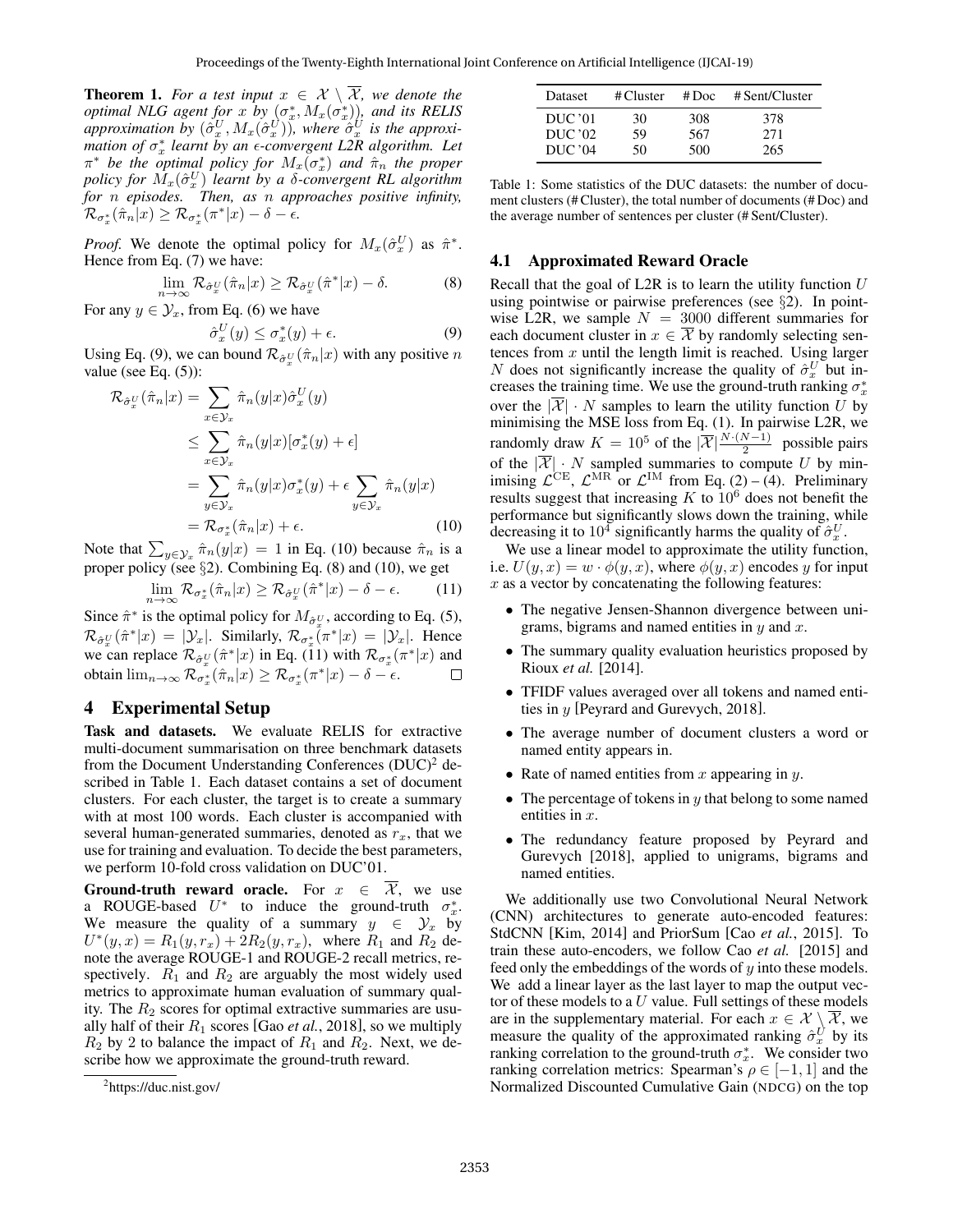Proceedings of the Twenty-Eighth International Joint Conference on Artificial Intelligence (IJCAI-19)

|                          | DUC'01   |             | DUC'02        |             | DUC'04   |             |
|--------------------------|----------|-------------|---------------|-------------|----------|-------------|
|                          | $\Omega$ | <b>NDCG</b> | $\mathcal{Q}$ | <b>NDCG</b> | $\Omega$ | <b>NDCG</b> |
| <b>ASRL</b>              |          | $.176$ .555 | .131          | .537        | .145     | .558        |
| <b>REAPER</b>            | .316     | .638        | .301          | .639        | .372     | .701        |
| JS                       | .549     | .736        |               | .525 .700   | .570     | .763        |
| Our $\hat{\sigma}_{r}^U$ | .601     | .764        |               | .560. .727  | .617     | .802        |

Table 2: The correlation of approximated and ground-truth ranking.  $\hat{\sigma}_x^U$  has significantly higher correlation over all other approaches.

1% items. NDCG  $\in$  [0, 1] puts more emphasis on the top elements with logarithmic decay weighting . For both metrics, higher values indicate stronger correlations .

We train the utility function  $U$  with the loss functions in Eq. (1)-(4) and we find that using different loss functions does not significantly<sup>3</sup> change performance (see supplementary material). However, the cross-entropy loss consistently results in marginally better performance than the others, and hence we use it throughout our experiments. We find that under all examined settings, the CNN-based features underperform the other features. Using the CNN-based features together with other features also worsen the quality of  $\hat{\sigma}_x^U$ . The reason is because both PriorSum and StdCNN only encode the summaries' *document-independent features* [Cao *et al.*, 2015]. Encoding document-dependent features requires more sophisticated neural models [Wu and Hu, 2018; Narayan *et al.*, 2018] which require considerable time, data and parameter tuning. This undermines the benefits of RELIS. We leave the research for efficient reward representation learning for future work.

#### 4.2 RELIS Setup

We test RELIS on all three DUC datasets as follows. In line with Cao *et al.* [2017] and Ren *et al.* [2018], we split train and test data in the "leave-one-out" manner so that documents from two datasets are used as the training set,  $\overline{\mathcal{X}}$ , and documents from the rest as the test set  $\mathcal{X} \setminus \mathcal{X}$ . In each run in the "leave-one-out" experiments, we randomly select 30% data from the training set as the dev set, and select the model with the best performance on the dev set. We use Adam with initial learning rate  $10^{-2}$ . The number of epochs is 10 and batch size is 2. As for RL in RELIS, we use the same *temporal difference* algorithm as Rioux *et al.* [2014]. Full details of our parameter selection and results of using different loss functions are in the supplementary material.

#### 5 Results

Table 2 compares the quality of our  $\hat{\sigma}_x^U$  with other widely used rewards for input-specific RL (see  $\S 4$ ).  $\hat{\sigma}_x^U$  has significantly higher correlation to the ground-truth ranking compared with all other approaches, confirming that our proposed L2R method yields a superior reward oracle.

In Table 3, we compare RELIS with non-RL-based and RL-based summarisation systems. For non-RL-based systems, we report *ICSI* [Gillick and Favre, 2009] maximising

|               | DUC'01   |       | DUC'02 |                    | DUC'04 |         |
|---------------|----------|-------|--------|--------------------|--------|---------|
|               | $_{R_1}$ | $R_2$ | $R_1$  | $\scriptstyle R_2$ | $R_1$  | $R_{2}$ |
| <b>ICSI</b>   | 33.31    | 7.33  | 35.04  | 8.51               | 37.31  | 9.36    |
| PriorSum      | 35.98    | 7.89  | 36.63  | 8.97               | 38.91  | 10.07   |
| <b>TCSum</b>  | 36.45    | 7.66  | 36.90  | 8.61               | 38.27  | 9.66    |
| $TCSum^-$     | 33.45    | 6.07  | 34.02  | 7.39               | 35.66  | 8.66    |
| <b>SRSum</b>  | 36.04    | 8.44  | 38.93  | 10.29              | 39.29  | 10.70   |
| DeepTD        | 28.74    | 5.95  | 31.63  | 7.09               | 33.57  | 7.96    |
| <b>REAPER</b> | 32.43    | 6.84  | 35.03  | 8.11               | 37.22  | 8.64    |
| <b>RELIS</b>  | 34.73    | 8.66  | 37.11  | 9.12               | 39.34  | 10.73   |

Table 3: Results of non-RL (top), cross-input (DeepTD) and inputspecific (REAPER) RL approaches (middle) compared with RELIS.

the bigram overlap of summary and input using integer linear programming, *PriorSum* [Cao *et al.*, 2015] learning sentence quality with CNNs, *TCSum* [Cao *et al.*, 2017] employing text classification of the input documents, the variant of TCSum without the text classification pre-training (TCSum<sup>−</sup>) and *SR-Sum* [Ren *et al.*, 2018], which learns sentence relations with both word- and sentence-level attentive neural networks to estimate salience.

For RL-based systems, we re-implement REAPER [Rioux *et al.*, 2014] as an input-specific RL, and DeepTD as a cross-input RL. DeepTD is adapted from the DQN-based RL summariser [Yao *et al.*, 2018] and is trained by taking  $U^*$  as the rewards (see §4). It uses InferSent to represent summaries. To improve the efficiency and performance of DeepTD, we use *memory replay* and *periodic update*. Further details and the algorithm of DeepTD are in the supplementary material.

RELIS significantly outperforms the other RL-based systems. Note that RELIS and REAPER use the identical RL algorithm for input-specific policy learning; hence the improvement of RELIS is due to the higher quality of the L2R-learnt reward  $\hat{\sigma}_x^U$ . RELIS outperforms DeepTD because training cross-input policies requires much more data than available in the DUC datasets. At the same time, RELIS performs on par with neural-based TCSum and SRSum, while it requires significantly less data and time to train, as shown next.

We run RELIS, SRSum, DeepTD and REAPER on the same workstation with a 4-core CPU, 8 GB memory and no GPUs. Table 4 compares their average training and test time for each document cluster. RELIS reduces the training time of SRSum by two orders of magnitude. At test time, RELIS takes reasonable time to train the input-specific policy, and we believe that it can be further reduced by using more efficient RL algorithms and employing techniques like memory replay or reward shaping.

Unlike TCSum, RELIS requires no additional training data: TCSum uses 1.8 million news articles from New York Times and their category annotations (e.g. Health, Politics, Business) for training. It is worth noting that without using such a massive extra data for the text classification step, the performance of TCSum significantly drops (see TCSum<sup>−</sup> in Table 3). The training time of TCSum is unlikely to be shorter than RELIS since TCSum requires to train a CNN-based text classifier before training a CNN-based sentence selector.

<sup>&</sup>lt;sup>3</sup>In all experiments, we preform statistical significant test by two-tailed *t*-test and  $p$ -value  $< 0.01$ .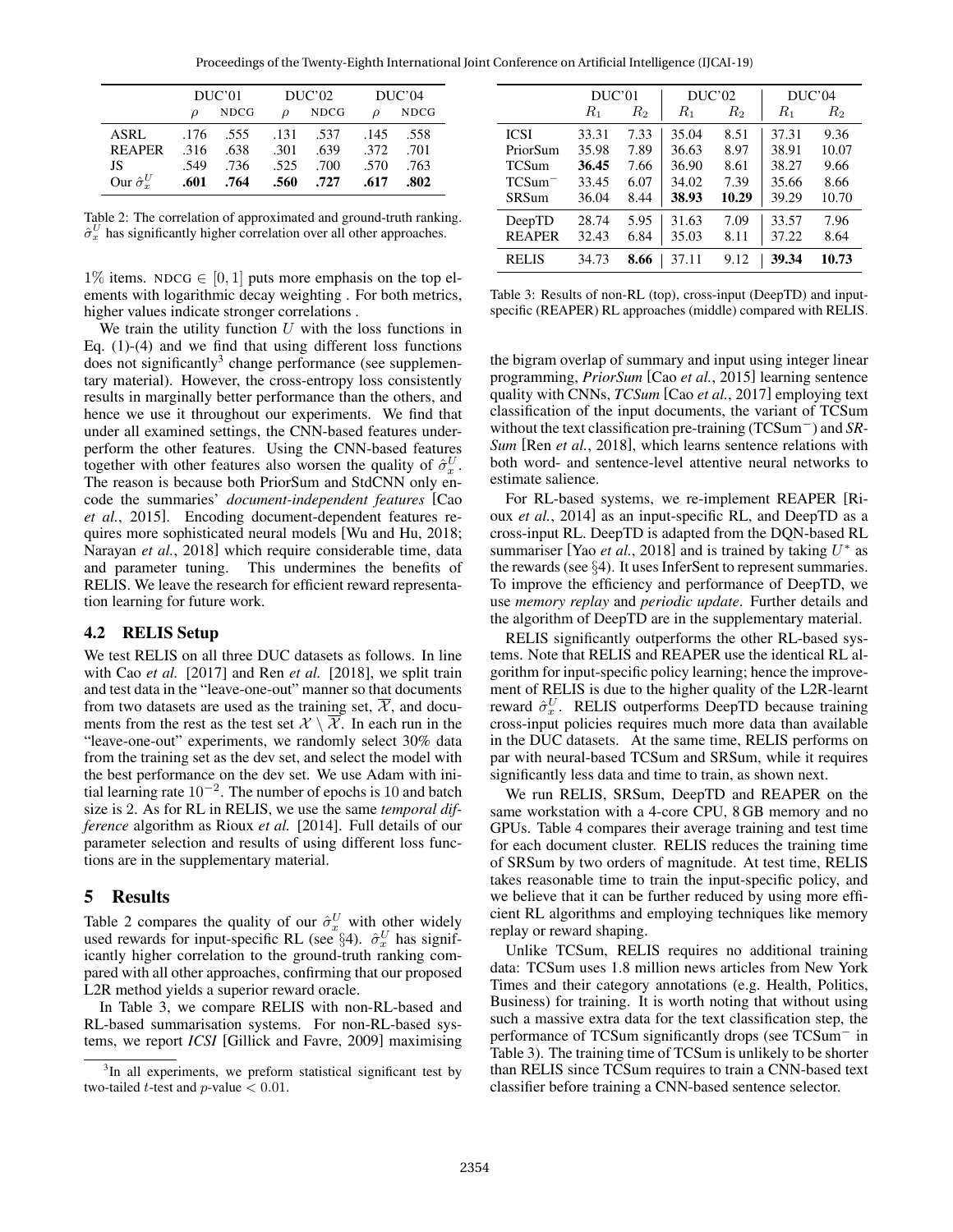|                 |       |         | SRSum DeepTD REAPER | <b>RELIS</b> |
|-----------------|-------|---------|---------------------|--------------|
| <b>Training</b> | 810 s | 1.560 s | N/A                 | 2s           |
| Test            | 7s    | 4 s     | 31 s                | 34s          |

Table 4: Averaged training and test time for each document cluster. Note that REAPER does not have a training phase.

To summarise, RELIS significantly outperforms RL-based models, and it yields competitive performance compared with the state-of-the-art neural summarisers, with the benefit of needing less training time and data.

#### 6 Discussion & Related Work

RELIS is proposed as a RL-based summarisation paradigm, but it can be applied to other NLG tasks where RL is widely used, e.g., translation, sentence simplification and dialogue generation. For example, to apply RELIS to translation, we just let X (see  $\S$ 2) be the set of texts in the source language and let  $\mathcal{Y}_x$  be the set of all possible translations in the target language for input x; and the error bound of RELIS (Theorem 1) still holds as it is indifferent to the contents in  $X$  and  $\mathcal{Y}_x$ . Hence, in this section, we discuss the related work in the context of NLG in general.

*Reward learning* recently receives increasing interests from the machine learning community [Ibarz *et al.*, 2018; Zheng *et al.*, 2018], but it is largely overlooked in NLG until now. Unlike classic RL applications, e.g. robotics and games, where rewards are provided or easy to design, NLG tasks lack strong metrics to measure the quality of the output. Well-known rewards, e.g. ROUGE, are criticised for their low correlation with human evaluations [Chaganty *et al.*, 2018]. Recent work suggests that improving the reward function boosts the performance of RL-based NLG [Kryscinski *et al.*, 2018].

Besides using metrics such as BLEU and ROUGE as rewards to train RL-based NLG, novel rewards have been designed. Kryscinski *et al.* [2018] propose a new reward function for encouraging RL-based summarisers to prefer *novel* words in abstractive summaries. For sentence simplification, Zhang and Lapata [2017] propose a reward function measuring the simplicity, relevance and grammatical correctness of candidate outputs. For machine translation, Nguyen *et al.* [2017] propose a simulated user, which simulates human's ratings on translations, and they use the simulated user to provide rewards for an RL-based translator. However, all rewards discussed above require reference outputs, unlike our learnt reward function which can be used to provide rewards at test time when no reference outputs are available.

Wu and Hu [2018] and Bosselut *et al.* [2018] recently propose to use a large volume of unlabelled data to learn a scorer measuring the *discourse coherence degree* of sentences, and use the scorer as rewards to train cross-input RL. We go beyond their work by proving the soundness of the combination of reward learning and RL, and training input-specific instead of cross-input policies so as to reduce training time and data.

RL-based *interactive NLG* methods elicit human feedback as rewards. Kreutzer *et al.* [2018] elicit pointwise and pairwise feedback on candidate translations to train a cross-input policy. Gao *et al.* [2018] propose using active learning to select appropriate candidate summary pairs and acquire human preferences to improve a heuristics-based reward. However, these methods require much feedback to bring satisfactory results, e.g., at least 50 summary pairs to yield significant improvements [Gao *et al.*, 2018]. RELIS can be used as a pretraining stage for interactive methods, as RELIS first learns a high-quality cross-input reward function and then uses the interactive NLG techniques to elicit a small amount of feedback to fine-tune a user- and input-specific reward function, so at to generate higher-quality and personalised results.

# 7 Conclusion

We propose a novel RL paradigm called RELIS, which learns a reward function from a reward oracle with learning-to-rank (L2R) algorithms at training time, and then uses the learnt reward to train input-specific RL policies at test time. Compared with the widely employed cross-input RL-based summarisation approaches, RELIS avoids the expensive learning of cross-input policies but, instead, efficiently performs L2R and input-specific RL learning. Moreover, RELIS avoids the arduous reward design required in input-specific RL-based summarisation approaches. We prove that, with proper L2R and RL algorithms, RELIS guarantees to produce near-optimal outputs. Our experiments show that even with linear L2R and standard RL algorithms, RELIS yields performance on par with the state of the art while only requiring a small fraction of data and time to train. Our work lays the theoretical foundation for reward learning in NLG, and we hope it will encourage further research in this direction.

# Acknowledgements

This work has been supported by the German Research Foundation (DFG), as part of the QA-EduInf project (GU 798/18-1 and RI 803/12-1) and through the German-Israeli Project Cooperation (DIP, DA 1600/1-1 and GU 798/17-1).

# References

- [Abbeel and Ng, 2004] Pieter Abbeel and Andrew Y. Ng. Apprenticeship learning via inverse reinforcement learning. In *ICML*, 2004.
- [Agarwal and Collins, 2010] Shivani Agarwal and Michael Collins. Maximum margin ranking algorithms for information retrieval. In *ECIR*, pages 332–343, 2010.
- [Bosselut *et al.*, 2018] Antoine Bosselut, Asli Celikyilmaz, Xiaodong He, Jianfeng Gao, Po-Sen Huang, and Yejin Choi. Discourse-aware neural rewards for coherent text generation. In *NAACL-HLT*, pages 173–184, 2018.
- [Cao *et al.*, 2015] Ziqiang Cao, Furu Wei, Sujian Li, Wenjie Li, Ming Zhou, and Houfeng Wang. Learning summary prior representation for extractive summarization. In *ACL*, pages 829–833, 2015.
- [Cao *et al.*, 2017] Ziqiang Cao, Wenjie Li, Sujian Li, and Furu Wei. Improving multi-document summarization via text classification. In *AAAI*, pages 3053–3059, 2017.